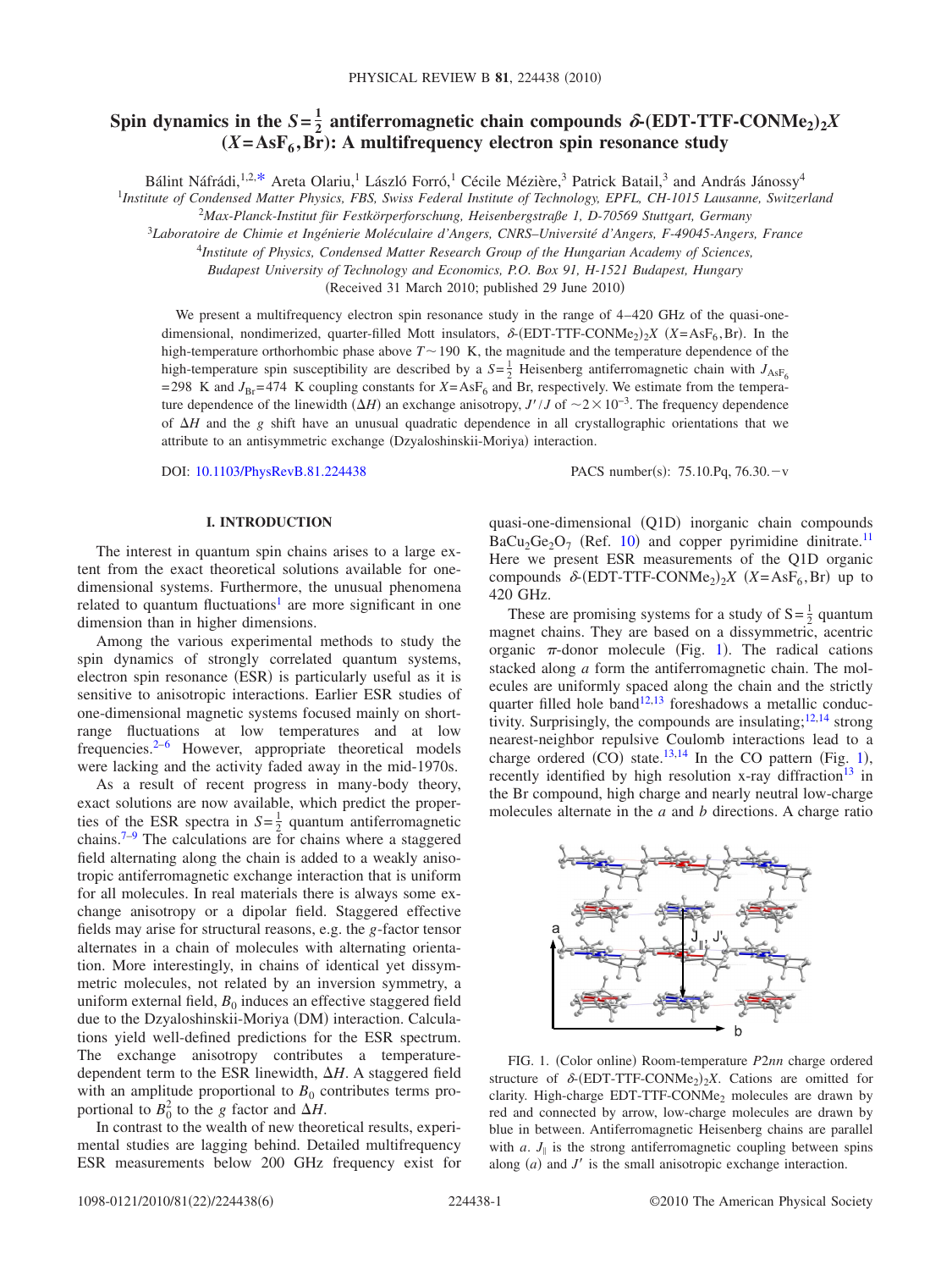of 0.9*e* : 0.1*e* was determined by NMR[.13,](#page-5-9)[14](#page-5-10) The *P*2*nn* space group unit cell at room temperature is noncentrosymmetric. Both systems undergo a continuous orthorhombic to monoclinic phase transition below *T*=190 K. At low temperatures they are three dimensionally ordered antiferromagnets, a peak in the NMR spin lattice relaxation rate at 8 and 12 K in the  $\text{AsF}_6$  and Br compounds, respectively, were attributed to the Néel temperature by Auban-Senzier *et al.*[14](#page-5-10) A detailed low-temperature ESR study is in progress.

Here we present multifrequency ESR measurements in the high-temperature orthorhombic *P*2*nn* phase of  $\delta$ -(EDT-TTF-CONMe<sub>2</sub>)<sub>2</sub>X (X=AsF<sub>6</sub>,Br) in order to avoid complications due to structural and magnetic phase transitions. We suggest that the charge-rich EDT-TTF-CONMe<sub>2</sub> molecules are coupled through charge-poor molecules to form antiferromagnetic chains along *a*. We estimate a small uniform exchange anisotropy  $J'/J \sim 2 \times 10^{-3}$ . The unusual quadratic frequency dependence of the ESR linewidth and resonance field is attributed to a staggered effective field from a weak Dzyaloshinskii-Moriya antisymmetric exchange interaction permitted by the noncentrosymmetric crystal structure.

#### **II. EXPERIMENTAL**

All experiments were on needlelike single crystals, grown electrochemically as reported earlier.<sup>12[,13](#page-5-9)</sup> The longest edge of the crystal is parallel to the direction of radical cation stacks (a) and the shortest crystal direction is along the longest unit cell axis  $(c)$ . For ESR studies in the millimeter-wave region, the crystals were oriented under an optical microscope with a precision of approximately 5° using this morphology. In the low-frequency (4-34 GHz) ESR measurements we used a goniometer and determined the crystallographic orientation from the extremal g value and  $\Delta H$  orientations. The precision is about 2° with this later method.

The low-frequency 4, 9.4, and 34 GHz ESR measurements were done on commercial Bruker ELEXSYS Super-S, E500, and Super-Q spectrometers, respectively. The maximum magnetic field for these measurements was 1.5 T. The temperature was controlled in the 4 and 34 GHz ESR measurements with an Oxford Instruments CF935P cryostat and at 9.4 GHz with an Oxford ESR900 cryostat.

Measurements in the millimeter-wave frequency range were carried out on a homemade quasioptical continuous wave ESR spectrometer. The available microwave frequencies were 210, 315, and 420 GHz. Since this setup uses broadband microwave components only, it allows for frequency-dependent ESR measurements in a fixed probe head by simply changing the microwave radiation frequency. The magnetic field up to 16 T was provided by an Oxford Instruments superconducting solenoid. We controlled the sample temperature in the 2–300 K range in a continuousflow cryostat. For precise *g*-value determination, we measured the microwave frequency with a HP-5352B frequency counter and the magnetic field was calibrated with polymeric  $KC_{60}$  powder ( $g_{KC_{60}}$ =2.0006). More details about the spectrometer are given in Refs. [15](#page-5-11) and [16.](#page-5-12)

### **III. RESULTS AND DISCUSSION**

There is a single, symmetric Lorentzian line in all directions and at all frequencies above the antiferromagnetic ordering temperatures. We measured  $\Delta H$  and the *g* shift relative to the free electron *g* value  $\Delta g$  at fixed frequencies as a function of temperature, and also performed frequencydependent measurements at fixed temperature in order to clarify the nature of the small perturbation  $\mathcal{H}'$  which may arise from some exchange anisotropy or from staggered effective fields.

At low frequencies  $\Delta H$  and  $\Delta g$  were determined by fitting the measured angular dependence to a cosine function. At high frequencies we performed temperature and frequencydependent measurements with field fixed along the main axes. Data were fitted to the following parabolic expansions to describe phenomenologically the frequency and temperature dependence:

<span id="page-1-1"></span>
$$
\Delta H^{i}(\nu, T) = \Delta H^{i}(T) + \Delta H^{i}_{\nu}(\nu, T)
$$
  
= 
$$
\Delta H^{i}(\nu = 0, T) + \delta H^{i}_{\nu}(T) \cdot \nu^{2},
$$
 (1)

<span id="page-1-2"></span>
$$
g^{i}(\nu, T) = g^{i}(T) + g^{i}_{\nu}(T) = g^{i}(\nu = 0, T) + \delta g^{i}_{\nu}(T)\nu^{2}, \quad (2)
$$

where,  $i = \{a, b, c\}$  are the three crystallographic orientations.

First, in Sec. [III A](#page-1-0) we discuss the temperature dependence of the spin susceptibility in the high-temperature orthorhombic phase. Then we summarize the theoretical predic-tions (Sec. [III B](#page-2-0)) on the effect of the exchange anisotropy and the staggered field on the ESR linewidth  $\Delta H$  and *g* shift of an  $S = \frac{1}{2}$  antiferromagnetic Heisenberg chain. Finally, in Secs. [III C](#page-2-1) and [III D](#page-3-0) we present the low- and high-frequency ESR behavior, respectively, of  $\delta$ -(EDT-TTF-CONMe<sub>2</sub>)<sub>2</sub>X  $(X = AsF_6, Br)$  systems. We restrict the discussion to temperatures above 190 K. Below this temperature the continuous change in the structure (and thus the exchange parameters) over about 100 K complicates the analyses.<sup>13</sup>

## **A. Susceptibility**

<span id="page-1-0"></span>The spin susceptibility at 9.4 GHz is plotted as a function of temperature in Fig. [2.](#page-2-2) A fit to the Bonner-Fisher curve<sup>17</sup> shows that in the high-temperature orthorhombic phase above  $T=190$  K (the onset temperature of a second-order orthorhombic to monoclinic phase transition<sup>13</sup>) the susceptibility follows the theoretical prediction for  $S = \frac{1}{2}$  antiferromagnetic Heisenberg chains. The coupling constants determined from the fits are  $J_{\text{AsF}_6}$ =298 K and  $J_{\text{Br}}$ =474 K. The model describes well the temperature dependence and also the magnitude of the measured susceptibility for both salts. Thus antiferromagnetic Heisenberg chains are the characteristic magnetic building blocks of the systems.

The chains run most probably along the *a* axis, overlap in other directions is much smaller. The first neighbor overlap integrals were calculated $12,13$  $12,13$  for uniformly spaced chains. The ratio of the integrals in the *a* and *b* directions is about 3 in both Br and  $\text{AsF}_6$  compounds. There is no sizeable overlap in the third  $(c)$  direction. In the CO state, the anisotropy of the electron structure is not known; the Q1D character of the spin susceptibility suggests that it is large. The exchange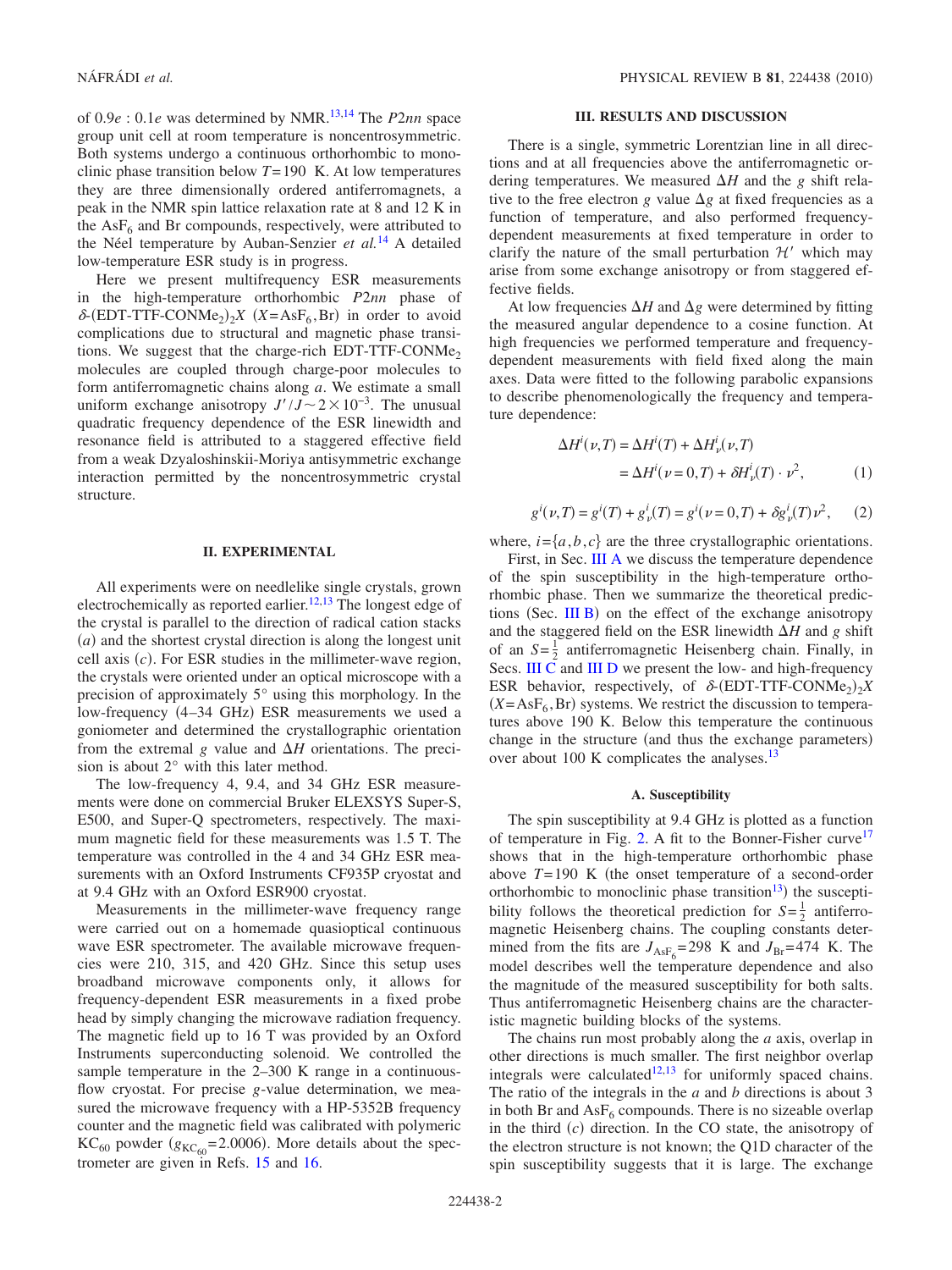<span id="page-2-2"></span>

FIG. 2. (Color online) Temperature dependence of the spinsusceptibility measured by ESR at 9.4 GHz for the  $\text{AsF}_6$  and Br crystals, open red and closed green circles, respectively. Lines are the Bonner-Fisher calculation with  $J_{\text{AsF}_6} = 298$  K and  $J_{\text{Br}} = 474$  K.

interactions,  $J_{\parallel}$ , determined from the Bonner-Fisher calculations are surprisingly strong taking into account that essentially only every second EDT-TTF-CONMe<sub>2</sub> molecule carries a spin.

#### **B. Theory**

<span id="page-2-0"></span>Before discussing the ESR spectrum further, we summarize theoretical predictions for a Heisenberg antiferromagnetic chain with a small anisotropy. The Hamiltonian of the chain is

$$
\mathcal{H} = J_{\parallel} \sum_{j=1}^{N} \mathbf{S}_{j} \mathbf{S}_{j+1} - g_{e} \mu_{B} B_{0} \sum_{j=1}^{N} S_{j}^{z} + \mathcal{H}', \tag{3}
$$

where  $\mathcal{H}'$  is a small anisotropic perturbing interaction,  $j$  runs along the *a* axis.  $B_0$  is the external magnetic field. In the absence of anisotropic terms, the exchange,  $J_{\parallel}$ , does not shift the ESR from the paramagnetic resonance frequency  $\omega$  $=g_e\mu_B B_0 / \hbar$  and does not broadens the line either. The perturbation  $H'$  due to an exchange anisotropy or a staggered effective field shifts and broadens the ESR line.

The temperature dependence of the ESR line width of an anisotropic exchange coupled chain with  $\mathcal{H}'=\mathcal{H}_{\text{ea}}$  $= J' \sum_{j=1}^{N} S_j^p S_{j+1}^p$ , where an anisotropy axis is along *p*, was calculated<sup>8[,9](#page-5-5)</sup> in the  $g_e\mu_B B_0 \ll k_B T \ll J_{\parallel}$  parameter range

$$
\Delta H_{\text{ea}} = \frac{\epsilon k_B T}{g_e \mu_B \pi^3} \left(\frac{J'}{J_{\parallel}}\right)^2 \left[\ln\left(\frac{J_{\parallel}}{k_B T}\right) + 1.8\right]^2,\tag{4}
$$

<span id="page-2-4"></span>where  $\epsilon = 2(-4)$  for an applied field B<sub>0</sub> perpendicular (parallel) to the anisotropy axis,  $p$ . The behavior is  $T$  linear at low temperatures. We included only the largest temperaturedependent correction to the linear dependence. At the limit of the validity of the field theory calculation,<sup>8</sup>  $J \sim T$ , there is a smooth crossover to the high-temperature Kubo-Tomita limit of a constant linewidth on the order of  $1/(g_e\mu_B)J'^2/J_{\parallel}$ .

If the perturbation is a staggered magnetic field with amplitude *b* alternating along the chain,  $H' = H_{sf}$  $=g_e\mu_B b \Sigma_{j=1}^N(-1)^j S_j^x$ , then the resulting broadening and shift<sup>8</sup> are

<span id="page-2-3"></span>

FIG. 3. (Color online) Room-temperature angular dependence of the ESR linewidth  $(\Delta H)$  filled symbols) and *g* shift  $(\Delta g)$  open symbols) of  $\delta$ -(EDT-TTF-CONMe<sub>2</sub>)<sub>2</sub>AsF<sub>6</sub> measured at 9.4 GHz in the  $(a,b)$  and  $(b,c)$  planes.  $\phi$  is the angle between the *b* axis and field  $\mathbf{B}_0$ .

<span id="page-2-5"></span>
$$
\Delta H_{\rm sf} \approx 0.69 g_e \mu_B \frac{J_{\parallel} b^2}{(k_B T)^2} \ln \left( \frac{J_{\parallel}}{T} \right),\tag{5}
$$

$$
\Delta g_{\rm sf} \approx 0.34 g_e^2 \mu_B^2 \frac{J_{\parallel} b^2}{(k_B T)^3} \ln \left( \frac{J_{\parallel}}{T} \right). \tag{6}
$$

<span id="page-2-6"></span>The effective staggered field may arise from an alternating *g* tensor or the DM interaction. In these cases the perturbation amplitude,  $b = cB_0$  is proportional to the external field and  $c$ depends on the direction of applied field. The field dependence distinguishes the broadening and shift due to  $\mathcal{H}_{\text{sf}}$  from the field independent effects of the uniform exchange or dipolar anisotropy of  $\mathcal{H}_{\rm ea}$ . Here again, we included only the largest term of the low-temperature approximation. The high-temperature limit of the linewidth arising from a staggered field is not well known. Oshikawa and  $Affleck^8$  proposed that it is qualitatively different for an alternating *g*-factor and DM interactions. In the former case the wellknown motional narrowing argument applies and the limiting linewidth is on the order of  $(g_e\mu_B)^2 B_0^2/\bar{J}_{\parallel}$ . On the other hand, for the DM interaction there is a field-independent and fielddependent terms, proportional to  $D^4/J^3$  and  $D^2B_0^2/J^3$ , respectively.

#### **C. Low-frequency limit**

<span id="page-2-1"></span>We first discuss the low-frequency limit at 300 K. The room-temperature anisotropy of the linewidth,  $\Delta H$  and the shift relative to the free electron *g* value,  $\Delta g$ , measured at 9.4 GHz are shown in Fig. [3](#page-2-3) for the  $\text{AsF}_6$  compound and in Fig. [4](#page-3-1) for the Br compound. Since the frequency dependence is small, the data at 9.4 GHz correspond to the  $\nu=0$  limit.

The simplest explanation is that most of the angular dependence of the *g* factor reflects the *g*-factor anisotropy of the cation molecules. The angular dependence of  $\Delta g$  is the same in the two systems, supporting that this is a property related to the cations. For a magnetic field in the *a* direction, spins are on equivalent sites with the same *g* factor. Here a "site" consists of a pair of neighboring high- and low-charge molecules along *a*. Since the high-charge molecule carries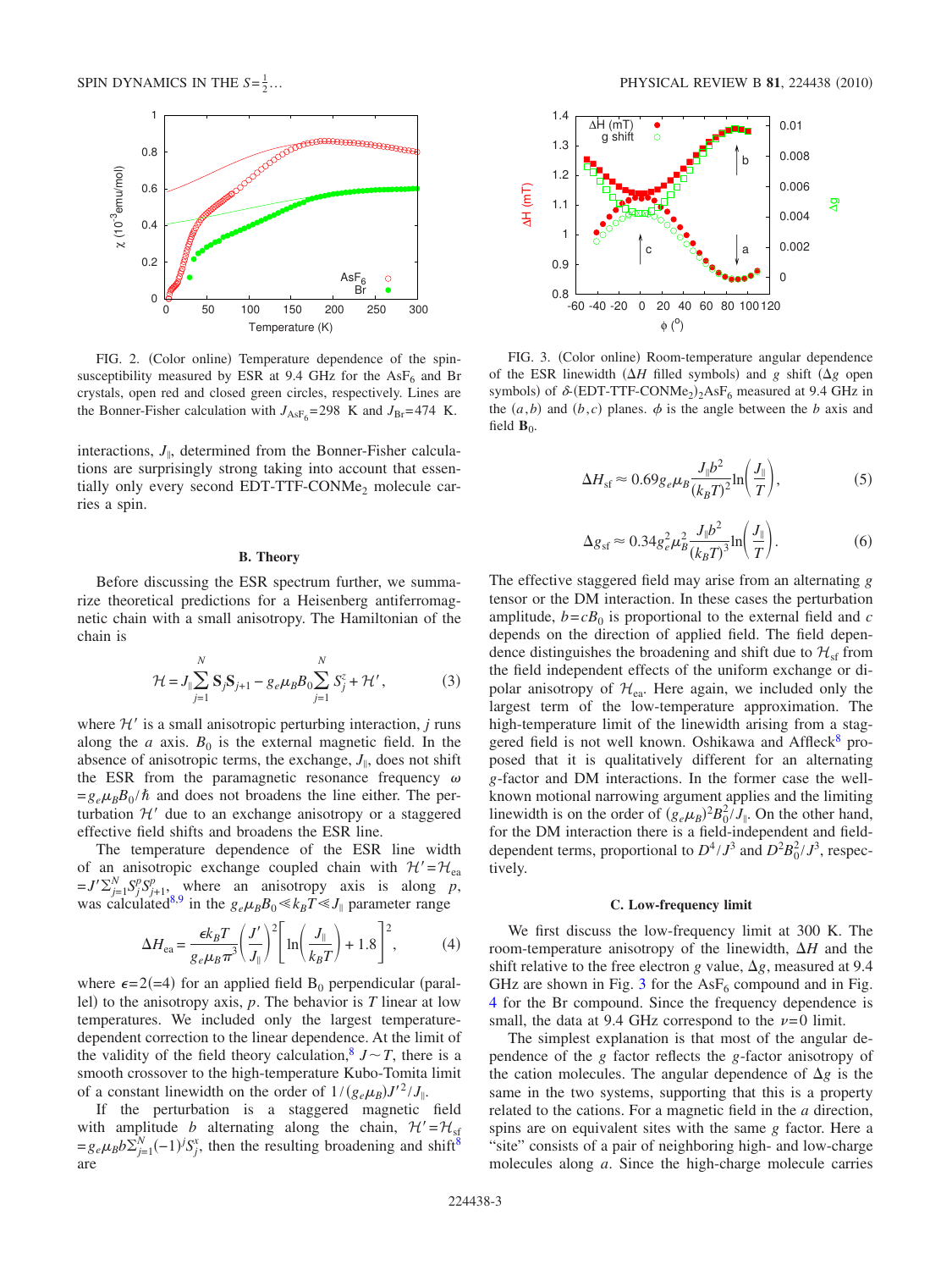<span id="page-3-1"></span>

FIG. 4. (Color online) Room-temperature angular dependence of the ESR linewidth  $(\Delta H)$  and *g* shift of  $\delta$ -(EDT-TTF-CONMe<sub>2</sub>)<sub>2</sub>Br measured at 9.4 GHz in the *(b,c)* and  $(a, c)$  planes.  $\phi$  is the angle between the *c* axis and the external magnetic field  $\mathbf{B}_0$ .

most of the spin, the *g* factor of the compound along *a* is close to that of a singly charged cation with field perpendicular to the molecular plane. In the *b* and *c* directions there are two sites with respect to the magnetic field. However, by symmetry, the *g* factors of the two sites are the same for these particular directions. The *g* factors are different in general directions but the two ESR lines of the isolated chains are "motionally" narrowed by the perpendicular exchange interaction between chains.

The angular-dependent parts of  $\Delta H$  and  $\Delta g$  are proportional within experimental accuracy. It would be tempting to assign the anisotropy of the linewidth to an incomplete motional narrowing of the inhomogeneity of the *g* factors. However, as discussed below, the small frequency dependence of the linewidths contradicts such an assignment and we conclude that most of the zero-frequency linewidth is from anisotropic exchange and dipolar coupling. The hightemperature limit for the narrowing,  $(\Delta g/g)^2 B_0^2/J_{\perp}$ , is on the order of  $5\times10^{-3}$  T<sup>2</sup> and the measured line width is  $4 \times 10^{-4}$  T. Consequently *J* | > 10 T is sufficient to narrow lines.

Now we turn to the temperature dependence in the lowfrequency limit. The linewidth in the high-temperature orthorhombic phase is anisotropic and changes little with temperature for all frequencies and crystal orientations.  $\Delta H$  has a small linearly temperature-dependent contribution. In Fig. [5](#page-3-2) we plot the temperature dependence of the linewidth of  $\delta$ -(EDT-TTF-CONMe<sub>2</sub>)<sub>2</sub>AsF<sub>6</sub> measured at 9.4 GHz frequency. The rate of increase in  $\Delta H$  with temperature is  $\partial_T \Delta H^{\{a,b,c\}} = 3.9; 9.2; 5.5 \times 10^{-4}$  mT K<sup>-1</sup> in the three crystallographic orientations, respectively. The low-temperature linear limit does not apply since the exchange integral  $J_{\text{ASF}_6}$ =298 K determined from the Bonner-Fisher fits of the susceptibility (Fig.  $2$ ) is not much larger than the temperature. The experimental data fit with  $J'/J_{\parallel}=1.8\pm1\times10^{-3}$  exchange anisotropy for the  $\text{AsF}_6$  salt with the assumption that all the temperature dependence of the linewidth is described by Eq.  $(4)$  $(4)$  $(4)$ .

#### **D. Frequency dependence of the ESR**

<span id="page-3-0"></span>We now concentrate on the frequency dependence of  $\Delta H$ and the *g* factor. Figure [6](#page-3-3) shows the  $T=300$  K data in

<span id="page-3-2"></span>

FIG. 5. (Color online) Temperature dependence of the ESR linewidth  $(\Delta H)$  of  $\delta$ -(EDT-TTF-CONMe<sub>2</sub>)<sub>2</sub>AsF<sub>6</sub> measured at 9.4 GHz in the principle directions. Lines are results of linear fits. Note that the discontinuity of the data at  $T=190$  K is likely to be associated with the orthorhombic to monoclinic phase transition  $(Ref. 13)$  $(Ref. 13)$  $(Ref. 13)$  and that the topology of the CO structure in the low-temperature monoclinic phase is not known yet.

 $\delta$ -(EDT-TTF-CONMe<sub>2</sub>)<sub>2</sub>Br. The solid lines in Fig. [6](#page-3-3) are fits to Eqs. ([1](#page-1-1)) and ([2](#page-1-2)). Clearly, both the *g* value and  $\Delta H$  have a quadratic frequency dependence in all three crystallographic orientations. The frequency and temperature dependence is similar in the  $\text{AsF}_6$  compound (not shown). The coefficients measured at *T*=300, 250, and 200 K are tabulated in Table [I.](#page-4-0)

The following arguments suggest that in these compounds the unusual quadratic frequency dependence arises from a staggered DM field. Another mechanism could be an incomplete motional narrowing of a *g*-factor inhomogeneity[.18](#page-5-15) As

<span id="page-3-3"></span>

FIG. 6. (Color online) (a) Frequency dependence of ESR parameters in  $\delta$ -(EDT-TTF-CONMe<sub>2</sub>)<sub>2</sub>Br at *T*=300 K. Measurements in the *a*, *b*, and *c* orientations are plotted by solid circle, square, and triangle, respectively. Lines show parabolic frequency dependence. (a) Frequency-dependent part of the linewidth. (b) Frequencydependent part of the *g* factor *g*.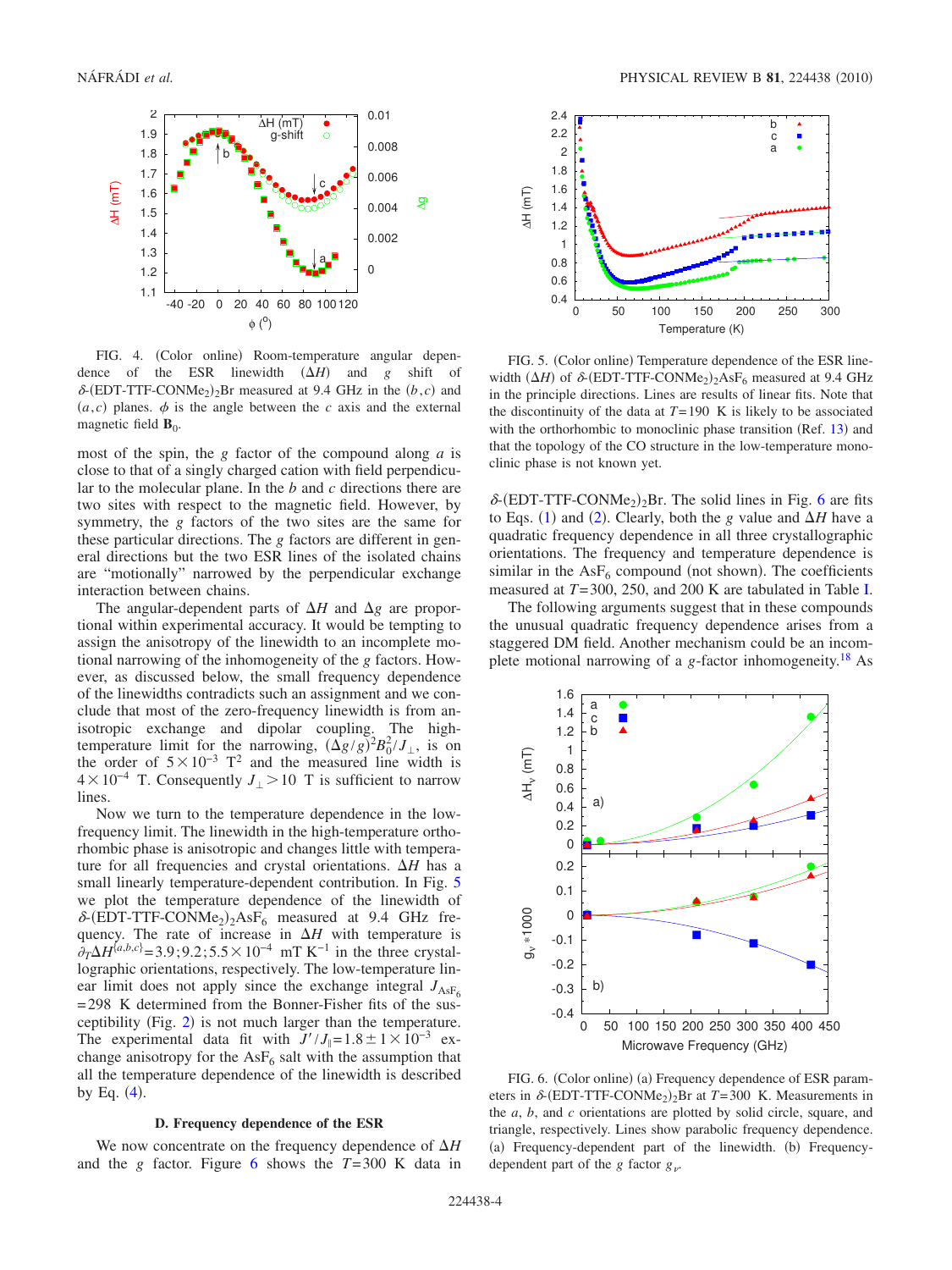<span id="page-4-0"></span>TABLE I. Linewidth and *g*-factor coefficients fitted to Eqs. ([1](#page-1-1)) and ([2](#page-1-2)). For  $\delta$ -(EDT-TTF-CONMe<sub>2</sub>)<sub>2</sub>Br the coefficients are tabulated for the *a*, *b*, and *c* orientations at *T*=300, 250, and 200 K temperatures. For  $\delta$ -(EDT-TTF-CONMe<sub>2</sub>)<sub>2</sub>AsF<sub>6</sub> frequency-dependent measurements were carried out only in the *a* and *c* orientations.

|              |                  | Br                                                       |                                                              | $AsF_6$                                        |                                                       |
|--------------|------------------|----------------------------------------------------------|--------------------------------------------------------------|------------------------------------------------|-------------------------------------------------------|
|              |                  | $\Delta H^{i}(\nu=0, T=300; 250; 200 \text{ K})$<br>(mT) | $\delta H_v^i(T=300; 250; 200 \text{ K})$<br>$(mT GHz^{-2})$ | $\Delta H^{i}(\nu=0, T=300 \text{ K})$<br>(mT) | $\delta H_v^i(T=300 \text{ K})$<br>$(mT GHz^{-2})$    |
| $\Delta H$ a |                  | 1.18; 1.21; 1.24                                         | 7.4; 6.01; $4.63 \times 10^{-6}$                             | 0.86                                           | $3.17 \times 10^{-6}$                                 |
|              | $\boldsymbol{b}$ | 1.92; 1.9; 1.88;                                         | 2.72; 3.05; $3.38 \times 10^{-6}$                            | 1.356                                          |                                                       |
|              | $\mathcal{C}$    | 1.57; 1.56; 1.55                                         | 1.83; 2.2; $2.57 \times 10^{-6}$                             | 1.065                                          | $4.08 \times 10^{-6}$                                 |
|              |                  | $g'(\nu=0, T=300; 250; 200 \text{ K})$<br>(1)            | $\delta g_{\nu}^{i}(T=300;250;200~\text{K})$<br>$(GHz^{-2})$ | $g^{i}(\nu=0, T=300 \text{ K})$<br>(1)         | $\delta g_{\nu}^{l}(T=300 \text{ K})$<br>$(GHz^{-2})$ |
| g            | a                | 2.00205; 2.00202; 2.00196                                | 10.53; 4.91; $5 \times 10^{-10}$                             | 2.0022                                         | $-7.48 \times 10^{-10}$                               |
|              | $\boldsymbol{b}$ | 2.0111; 2.01101; 2.01094                                 | 8.71; 5.73; $1.55 \times 10^{-10}$                           | 2.012                                          |                                                       |
|              | $\mathcal{C}$    | 2.00644; 2.00645; 2.00645                                | $-1.147; -1.672; -1.842 \times 10^{-9}$                      | 2.00643                                        | $1.15 \times 10^{-9}$                                 |

discussed above, the *g* factor of sites is uniform within the chains and alternates only from chain to chain. The quadratic dependence of the line width is largest for magnetic fields in the *a* direction where the *g* factor is obviously homogeneous. In fact, the *g* factors of all sites are the same for magnetic fields in all three principle directions. Thus only in general directions can the *g*-factor anisotropy contribute to the frequency dependence of the linewidth. On the other hand, the DM interaction between neighboring sites results in an alternating effective field along *a* direction chains. The neighboring sites are not related by inversion symmetry and thus the DM interaction is nonzero. The DM interaction is also nonzero between sites of neighboring chains in the  $(a, b)$  plane. Although the quadratic frequency dependence of the linewidth is well explained by the DM mechanism, the temperature dependence of the quadratic term does not follow Eq.  $(5)$  $(5)$  $(5)$ . The same applies to the quadratic field dependence of the *g* factor which does not strengthen at lower temperatures as predicted by Eq.  $(6)$  $(6)$  $(6)$ . It is quite possible that the lowtemperature limit is no more valid above 200 K and a better approximation is given by the high-temperature limit. An order of magnitude estimate of the magnitude of the DM vector, *D* from the quadratic dependence of the linewidth,  $D^2H^2/J^3$  is  $D=0.1$  T. The magnitude of *D* is not unrealistic, it is an order of magnitude less than in another organic weak ferromagnet,  $\kappa$ -BEDT-TTF<sub>2</sub>[CuN(CN)<sub>2</sub>]Cl,<sup>19[,20](#page-5-17)</sup> where the interaction is between singly charged pairs of BEDT-TTF molecules.

## **IV. CONCLUSIONS**

We presented an experimental study to test theoretical predictions for the temperature and magnetic field dependence of the ESR spectrum of a quantum  $S = \frac{1}{2}$  antiferromagnetic chain with small anisotropic and alternating interactions. We find that above 190 K the quasi-one-dimensional  $\delta$ -(EDT-TTF-CONMe<sub>2</sub>)<sub>2</sub>X compounds have a  $S = \frac{1}{2}$  Heisenberg antiferromagnetic chainlike magnetic susceptibility with  $J_{\text{AsF}_6}$ =298 K and  $J_{\text{Br}}$ =474 K coupling constants for *X*  $=AsF<sub>6</sub>$  and Br, respectively. From a weak temperature dependence of  $\Delta H$  in the  $\frac{1}{2} < \frac{T}{J_{\nu}} < 1$  temperature range we estimate an exchange anisotropy  $\frac{J'}{J_{\parallel}}$  ~ 2 × 10<sup>-3</sup> in the AsF<sub>6</sub> compound. We argue that the unusual quadratic magnetic field dependence of the line width and *g* factors arise from a Dzyaloshinskii-Moriya anisotropic exchange interaction. The DM interaction, observed here as a small anomaly in the ESR parameters, has important implications for the lowtemperature antiferromagnetic phase: namely, the material is likely to be a weak ferromagnet. Earlier magnetization measurements<sup>12</sup> report an increase in magnetization below  $\sim$  10 K. This small ferromagnetic contribution was attributed to a small impurity phase $12$  but it could also be from a weak ferromagnetism.

## **ACKNOWLEDGMENTS**

We are grateful to Richard Gaál for fruitful discussions and for his support in the experimental work at EPFL. This work was supported by the Swiss National Science Foundation and its NCCR MaNEP. Work at Budapest was supported by the Hungarian state under Grants No. OTKA PF63954 and No. K68807. B.N. acknowledges the support from the Prospective Research under Program of the Swiss NSF No. PBELP2-125427. Work at Angers was supported by the French National Research Agency Interdisciplinary ANR project  $\frac{3}{4}$ -Filled 2009-2011 (Grant No. ANR-08-BLAN- $0140-01$ ) and the CNRS.